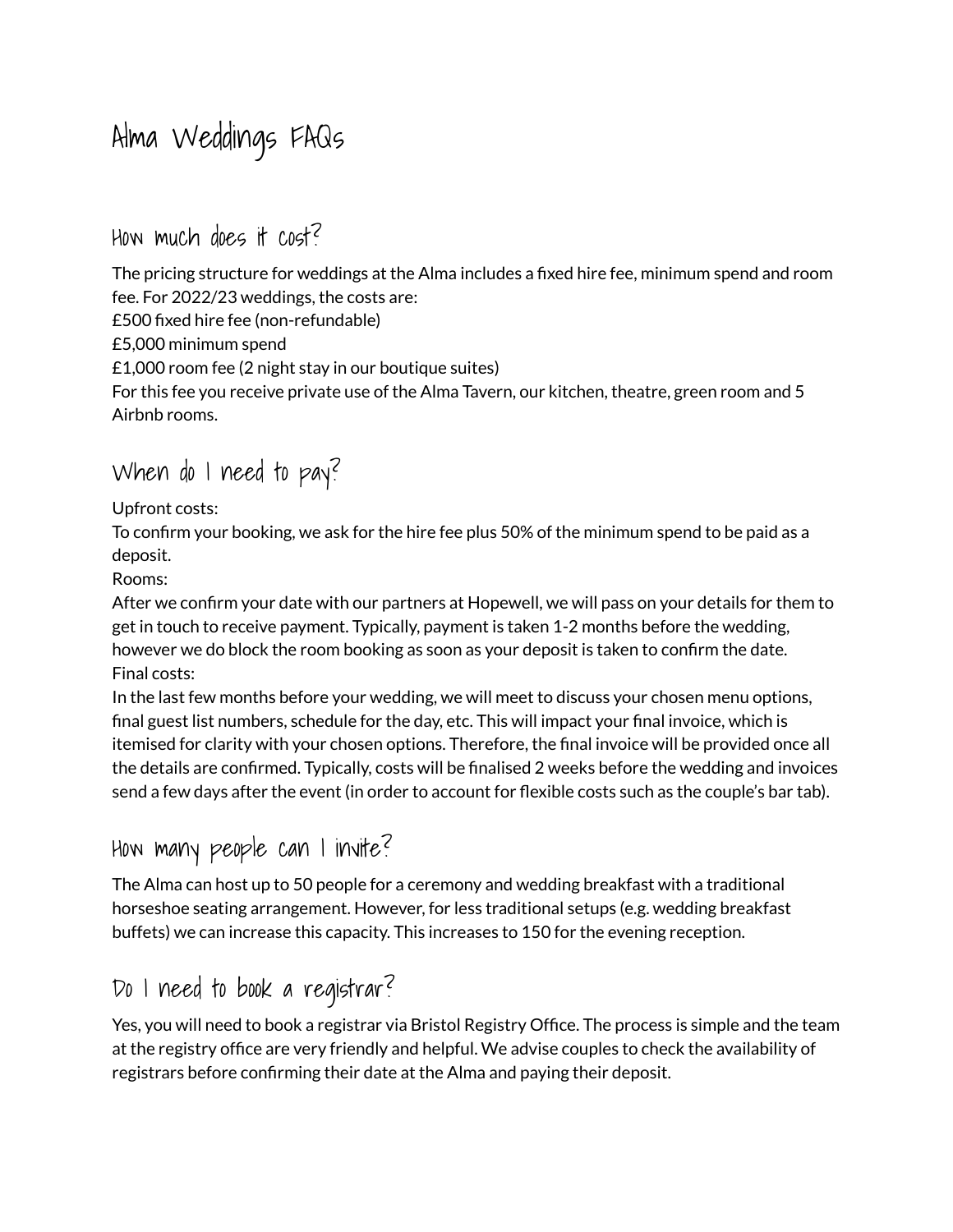#### What is included in the minimum spend?

A large portion of the minimum spend covers the wedding breakfast meal, evening buffet, canapes, welcome drinks, table wine, bubbles for toasts - anything that is pre-ordered. We carefully set the minimum spend to cover these costs in line with our pricing. The rest of the minimum spend comes from your bar spend on the day. Any remainder of the spend will be charged as a hire fee.

### Can you make my cake?

Unfortunately the Alma does not have a pastry kitchen or pastry chef and cannot offer wedding cakes. This is a specialised service and you will need to provide your own cake.

#### Do you provide decorations?

The Alma is a DIY venue - we don't provide decorations or a decoration service, but we do provide a ready-made space with plenty of charm and character. Any decorations you do wish to put up are your responsibility, however we will provide any necessary equipment to help you and some elbow grease where required! Due to being open to the public 7 days a week, we require any decorations to be put up the day of the ceremony, but can give access as early as is required.

### What kind of decorations can I put up?

We are very flexible when it comes to what's allowed - as long as you don't damage the building we're happy for most conventional decorations to be used. We ask that any pins, sticky tape or blue tack can be removed without damage.

#### Do I have to remove decorations?

No, we will remove decorations for you at the end of the night and dispose of them. If you would like to keep anything please inform us in advance and we will arrange to store the item(s) for up to 7 days.

### What about tableware?

We will provide all the necessary tableware and set this up for you after the ceremony. If you have any decorations specifically for the wedding breakfast tables, we ask that you provide a description of how you wish these to be displayed and we will set this up for you.

#### Do I have to move the furniture?

No, we will move all the furniture between the ceremony, wedding breakfast and reception. This takes approximately 30 minutes, during which time we move guests from the back space through to the front of the pub to allow us to work quickly and safely.